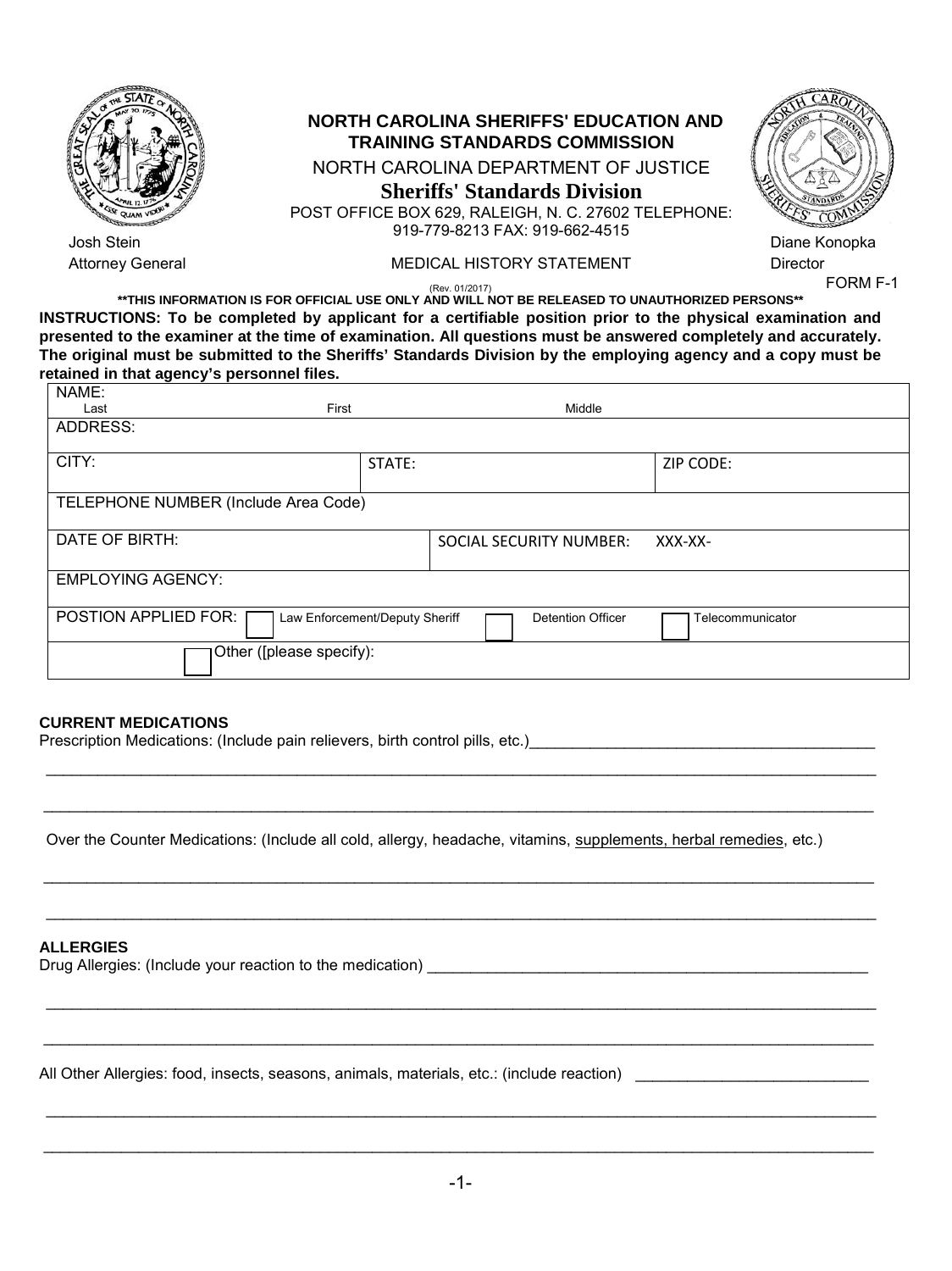### **PAST MEDICAL HISTORY**

List **ALL** hospitalizations and operations since childhood:

(Include type of surgery, date of surgery, any complications or other significant information)

| Have you EVER, in your life, had any of the following types of medical problems: [check all that apply to you]<br>any type of cancer including skin cancer, breast cancer, and leukemia?<br>□ 1. CANCER:                                                                                         |
|--------------------------------------------------------------------------------------------------------------------------------------------------------------------------------------------------------------------------------------------------------------------------------------------------|
| D 2. MAJOR INFECTIOUS DISEASE: such as tuberculosis, hepatitis, HIV/AIDS, rheumatic fever and others?                                                                                                                                                                                            |
| □ 3. NEUROLOGICAL PROBLEMS: such as seizure disorder, stroke, concussion, severe headache, skull fracture,<br>recurrent vertigo, balance problems, encephalitis, meningitis, tremors, multiple sclerosis, Huntington's chorea, peripheral<br>neuropathy and others?                              |
| □ 4. PSYCHOLOGICAL PROBLEMS: such as depression, manic episodes, psychotic episodes, post traumatic stress<br>disorder, and others?                                                                                                                                                              |
| □ 5. EYE PROBLEMS: such as eye injury, color blindness, poor night vision (night blindness), glaucoma, blindness in one<br>or both eyes, very poor vision when not corrected and others?                                                                                                         |
| <b>D</b> 6. EAR PROBLEMS:<br>such as ear injury, chronic ringing (tinnitus), chronic or long lasting ear infection, Meniere's<br>disease, moderate to severe hearing loss in one or both ears and others?                                                                                        |
| □ 7. NOSE PROBLEMS: such as nose injury, allergies, nasal bleeding, loss of sense of smell, chronic or long lasting<br>infections and others?                                                                                                                                                    |
| □ 8. MOUTH OR THROAT PROBLEMS: such as injury, major dental work, any kind of speech defect, chronic or long<br>lasting infections, abnormality of nose, mouth or throat that would interfere with wearing a respirator and others?                                                              |
| such as asthma, emphysema, chronic or recurrent bronchitis, pneumonia, tuberculosis or lung<br><b>U</b> 9. LUNG PROBLEMS:<br>abscess and others?                                                                                                                                                 |
| <b>D</b> 10. HEART AND CIRCULATION PROBLEMS: such as a heart murmur, heart disease, heart attack,<br>hypertension (high blood pressure), irregular rhythm, valve abnormalities, varicose veins, phlebitis, peripheral vascular<br>disease, Raynaud's disease and others?                         |
| <b>U 11. DIGESTIVE SYSTEM PROBLEMS:</b><br>such as any kind of ulcer disease, hepatitis or liver disorder, any kind of colitis,<br>Crohn's disease, ulcerative colitis, irritable bowel syndrome, esophageal disorders, pancreatitis, gall stones, stomach or<br>intestinal bleeding and others? |
| □ 12. HORMONE OR ENDOCRINE PROBLEMS: such as diabetes, thyroid disease, parathyroid or adrenal problems and<br>others?                                                                                                                                                                           |
| <b>U 13. URINARY TRACT PROBLEMS:</b><br>such as kidney stones, pyelonephritis (kidney infection), nephrosis, single<br>functioning kidney, polycystic kidney disease, repeated bladder infections and others?                                                                                    |
| 14. HERNIA: such as inguinal, umbilical, ventral, femoral, hiatal or incisional hernias?                                                                                                                                                                                                         |
| □ 15. MUSCLE, BONE AND JOINT PROBLEMS: such as chronic back or neck pain, numbness, fibromyalgia, back or<br>neck disk disease, osteomyelitis (bone infection), muscular dystrophy, arthritis, spinal curvature, carpal tunnel syndrome,<br>loss of a finger or toe, and others?                 |

\_\_\_\_\_\_\_\_\_\_\_\_\_\_\_\_\_\_\_\_\_\_\_\_\_\_\_\_\_\_\_\_\_\_\_\_\_\_\_\_\_\_\_\_\_\_\_\_\_\_\_\_\_\_\_\_\_\_\_\_\_\_\_\_\_\_\_\_\_\_\_\_\_\_\_\_\_\_\_\_\_\_\_\_\_\_\_\_\_\_\_\_\_\_\_\_

\_\_\_\_\_\_\_\_\_\_\_\_\_\_\_\_\_\_\_\_\_\_\_\_\_\_\_\_\_\_\_\_\_\_\_\_\_\_\_\_\_\_\_\_\_\_\_\_\_\_\_\_\_\_\_\_\_\_\_\_\_\_\_\_\_\_\_\_\_\_\_\_\_\_\_\_\_\_\_\_\_\_\_\_\_\_\_\_\_\_\_\_\_\_\_\_

\_\_\_\_\_\_\_\_\_\_\_\_\_\_\_\_\_\_\_\_\_\_\_\_\_\_\_\_\_\_\_\_\_\_\_\_\_\_\_\_\_\_\_\_\_\_\_\_\_\_\_\_\_\_\_\_\_\_\_\_\_\_\_\_\_\_\_\_\_\_\_\_\_\_\_\_\_\_\_\_\_\_\_\_\_\_\_\_\_\_\_\_\_\_\_\_

❑ **16. BLOOD SYSTEM PROBLEMS:** such as anemia, hemophilia or bleeding disorder, white blood cell abnormality and others?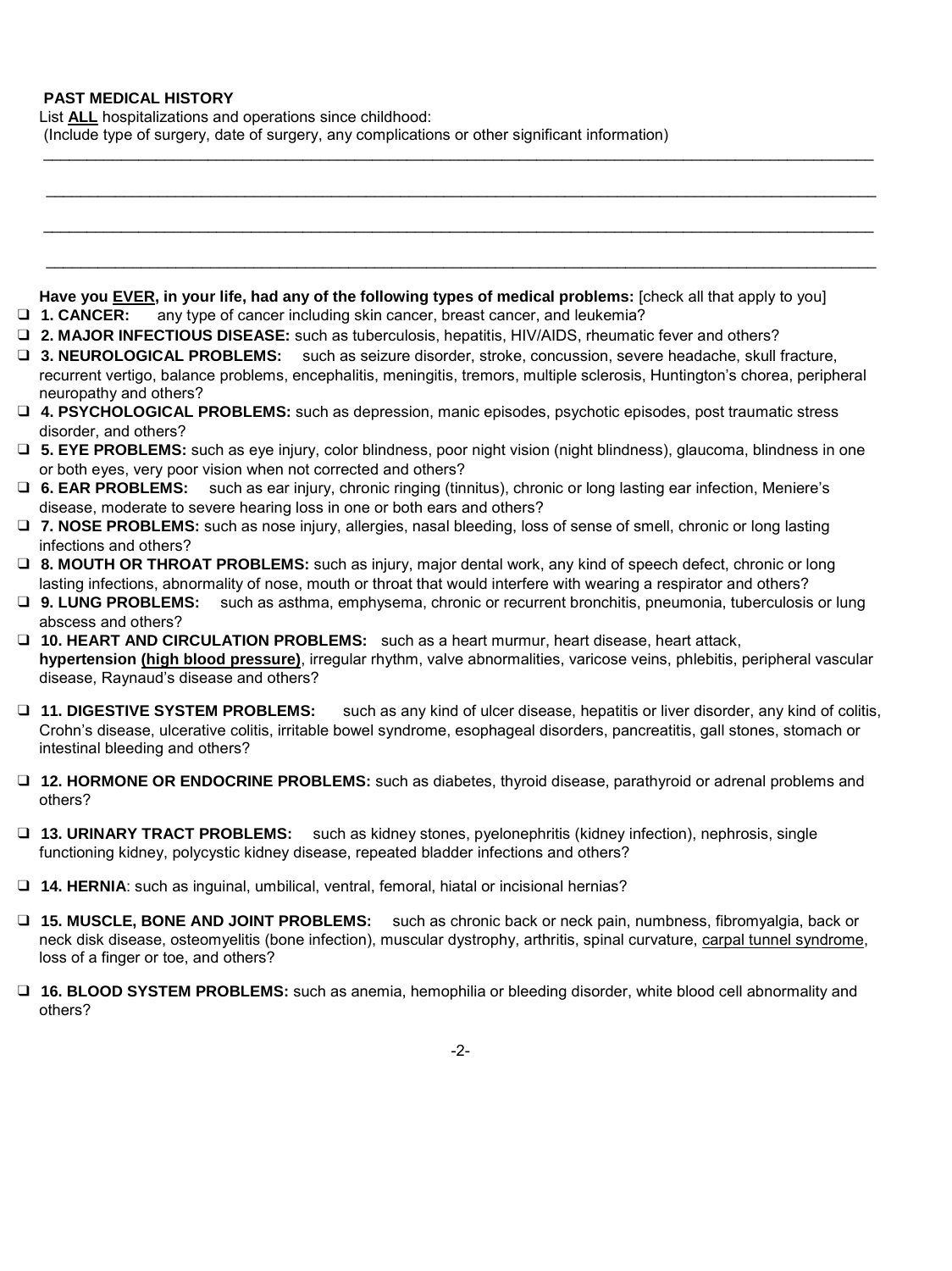### **MALES ONLY:**

- ❑ **17.** Prostate problems such as enlargement or prostatitis?
- ❑ **18.** Genital problems such as epididymitis or testicular injury?

### **FEMALES ONLY:**

- ❑ **19.** Currently pregnant?
- ❑ **20.** History of endometriosis, pelvic inflammatory disease, abnormal Pap smear, PMS or other problem with your menstrual cycle?

### **IMMUNIZATIONS**

- ❑ **21.** Have you ever had a positive TB test?
- ❑ **22.** Have you received Hepatitis B vaccinations?

□ 23. When did you receive your last tetanus (lockjaw) immunization?

### **OCCUPATIONAL HISTORY**

Have you ever been exposed to any of the following, whether at home, work, military or any other setting: [check any that apply]

- ❑ **24.** Repetitive Loud Noises (Including guns, jet engines, loud machinery)?
- ❑ **25.** Chemical exposure to skin or lungs?
- ❑ **26.** Dusty conditions (sandblasting, grinding, mining or drilling of rock, coal, silica, asbestos)? Check all **YES** answers:
- ❑ **27.** Have you ever sustained an injury while at work that necessitated extended care by a health care provider?
- □ 28. Have you ever had a motor vehicle accident or other injury event causing back or neck pain?
- ❑ **29.** Are you limited or unable to perform any physical activity because of muscle or joint discomfort?
- ❑ **30.** Do you have any missing limbs or non-functioning joints?
- ❑ **31.** Do you have numbness, weakness, or pain in your upper extremities (including your hands)?
- ❑ **32.** Have you ever been advised by a physician to avoid sitting or standing over a certain time?
- ❑ **33.** Have you ever worked in law enforcement?
- ❑ 33a. If yes, have you ever missed more than three consecutive days of work for any medical or psychological problem?
- ❑ **34.** Have you ever served in any of the armed forces?
- ❑ 34a. If yes, have you ever missed more than three consecutive days of service for any medical or psychological problem?
- ❑ **35.** Do you have any medical condition that would prevent you from working extended shift periods, rotating shifts, or night shifts?
- ❑ **36.** Do you have difficulty sitting for any extended period of time?
- ❑ **37.** Have you ever been advised by a physician to avoid lifting above a certain weight limit?
- ❑ **38.** Do you have any difficulty in properly holding, aiming or firing a handgun, rifle or shotgun?
- ❑ **39.** Do you have any difficulty driving at high speeds in a motorized vehicle?
- ❑ **40.** Have you ever had an automobile accident while driving over sixty (60) miles per hour?
- ❑ **41.** Have you ever had any automobile accidents as a result of losing control of your vehicle?
- ❑ **42.** Do you have any difficulty driving for three (3) consecutive hours without stopping?
- ❑ **43.** Do you have any difficulty running for five (5) consecutive minutes without stopping?
- ❑ **44.** Have you ever passed out, temporarily lost control of any part of your body, or had blackout spells (episodes you do not remember)?